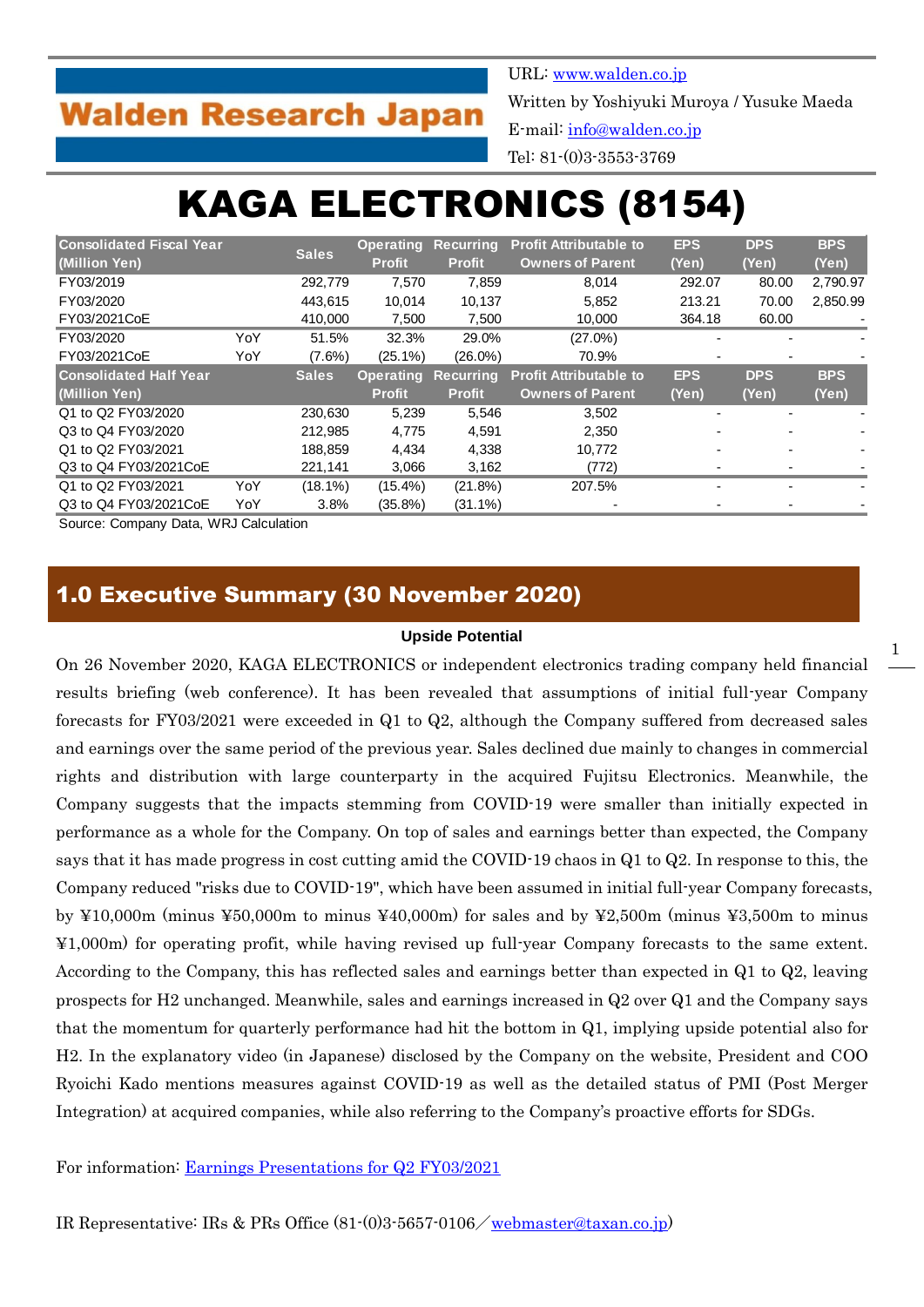## 2.0 Company Profile

|                          | <b>Independent Electronics Trading Company</b>                                        |
|--------------------------|---------------------------------------------------------------------------------------|
| <b>Company Name</b>      | KAGA ELECTRONICS CO., LTD.                                                            |
|                          | Website<br>KAGA ELECTRONICS CO., LTD.                                                 |
|                          | <b>IR</b> Information                                                                 |
|                          | <b>Share Price (Japanese)</b>                                                         |
| Established              | 12 September 1968                                                                     |
| Listing                  | 4 December 1985: Tokyo Stock Exchange 1st section (ticker: 8154)                      |
| Capital                  | ¥12,133m (as of the end of September 2020)                                            |
| No. of Shares            | 28,702,118 shares, including 1,243,638 treasury shares (as of the end of Sep.2020)    |
| <b>Main Features</b>     | Heavily involved with EMS operations (consigned substrate mounting) with<br>$\bullet$ |
|                          | high growth potential                                                                 |
|                          | Targeting long-term stable growth for EMS operations                                  |
|                          | Beefing up scale of business by consistent acquisitions                               |
| <b>Business Segments</b> | I. Electronic Components Business                                                     |
|                          | II. Information Equipment Business                                                    |
|                          | III. Software Business                                                                |
|                          | <b>IV.</b> Other Business                                                             |
| <b>Top Management</b>    | Founder & CEO: Isao Tsukamoto / President & COO: Ryoichi Kado                         |
| Shareholders             | SANKYO Co. 13.93%, OKOZE Co. 6.70%, Custody Bank of Japan, T. 5.27%, The              |
|                          | Master Trust Bank of Japan, T. 4.97%, MUFG Bank 4.42% (as of the end of               |
|                          | September 2020, but for treasury shares)                                              |
| <b>Head Office</b>       | Chiyoda-ku, Tokyo, JAPAN                                                              |
| No. of Employees         | Consolidated: 6,731, Parent: 567 (as of the end of March 2020)                        |

Source: Company Data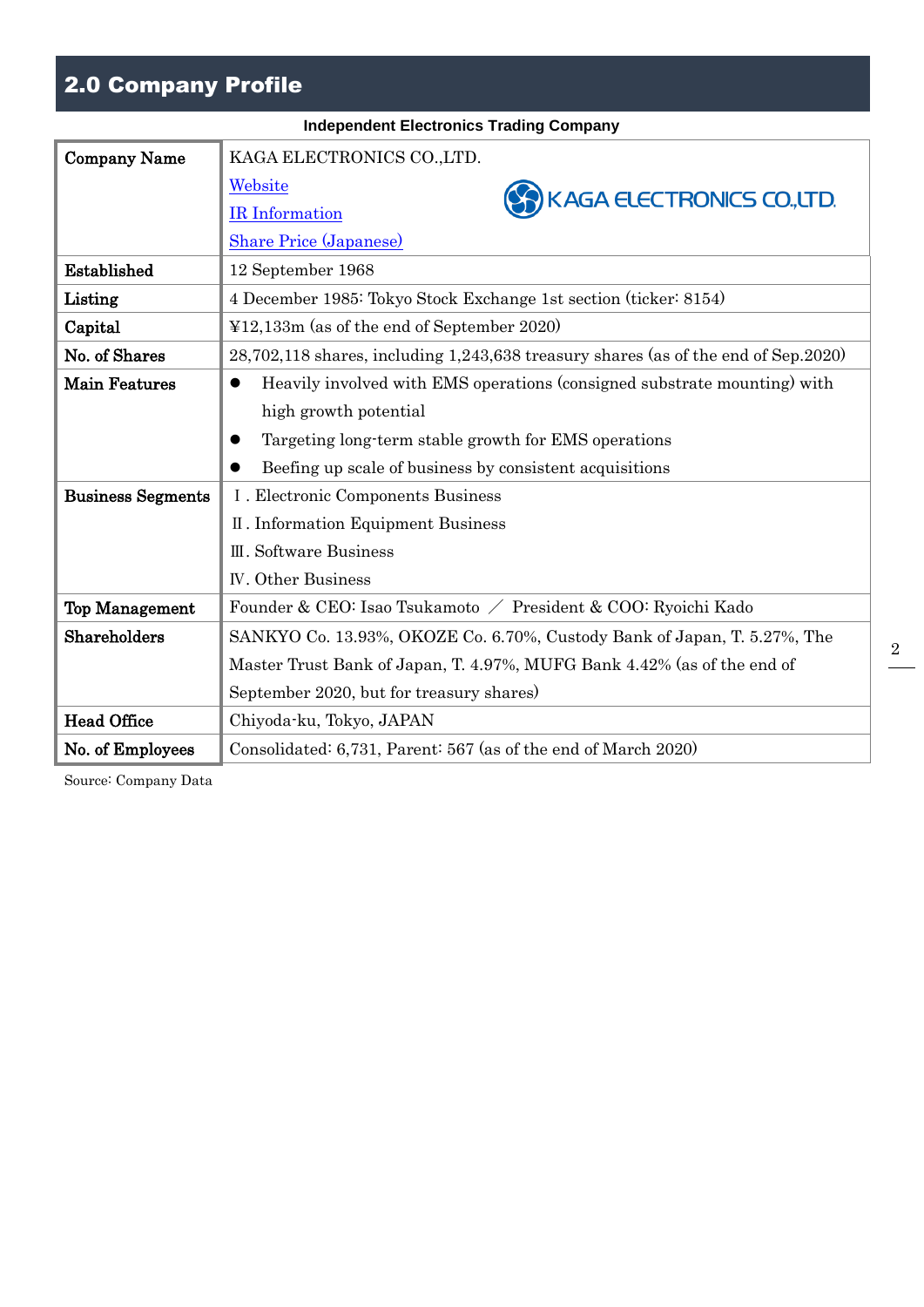## 3.0 Recent Trading and Prospects

#### **Q1 to Q2 FY03/2021**

In Q1 to Q2 FY03/2021, sales came in at ¥188,859m (down 18.1% YoY), operating profit ¥4,434m (down 15.4%), recurring profit ¥4,338m (down 21.8%) and profit attributable to owners of parent ¥10,772m (up 207.5%), while operating profit margin 2.3% (up 0.1% point). The extraordinary gain on negative goodwill of ¥7,963m was booked in line with the acquisition of EXCEL CO., LTD.



Source: Company Data, WRJ Calculation (Q3 and Q4 FY03/2021: assumptions of revised Company forecasts for H2, pro rata)

Gross profit came in at ¥21,641m (down 9.0%) and SG&A expenses ¥17,206m (down 7.2%), implying gross profit margin of 11.5% (up 1.2% points) and sales to SG&A expenses ratio of 9.1% (up 1.1% points). In addition to steady improvement in gross profit margin at the mainstay Kaga Electronics parent company, Fujitsu Electronics also saw improvement in gross profit margin due to improved sales mix despite substantially decreased sales, which appears to have more than compensated for low gross profit margin of EXCEL CO., LTD. newly consolidated.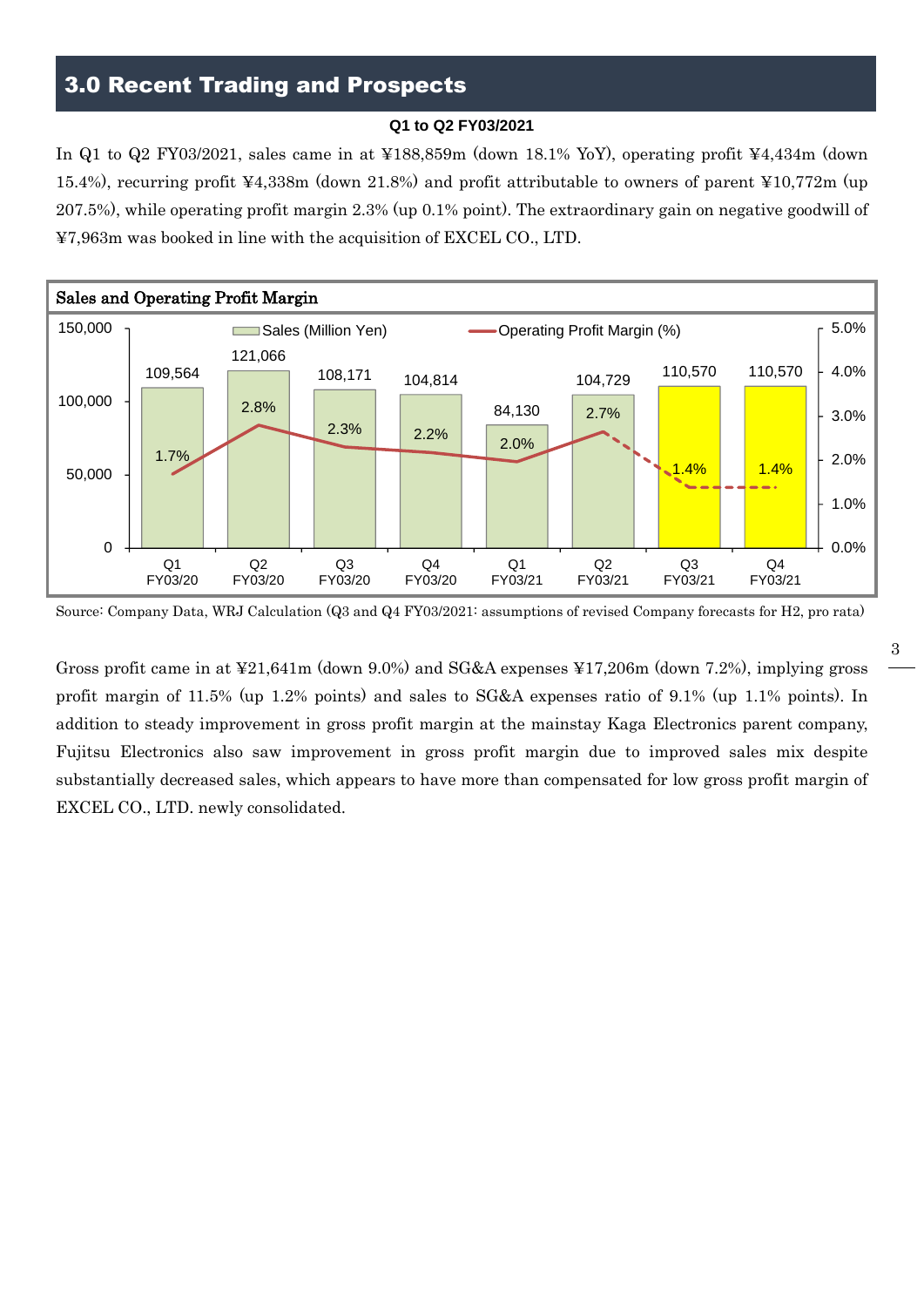#### **FY03/2021 Company Forecasts**

FY03/2021 Company forecasts, announced on 5 November 2020, are going for prospective sales of ¥410,000m (down 7.6% YoY), operating profit of ¥7,500m (down 25.1%), recurring profit of ¥7,500m (down 26.0%) and profit attributable to owners of parent of ¥10,000m (up 70.9%), while operating profit margin of 1.8% (down 0.4% points).

In other words, initial Company forecasts, announced in line with the Q1 results on 6 August 2020, have been revised up by  $\text{\textsterling}10,000\text{m}$  (2.5%) for sales, by  $\text{\textsterling}2,500\text{m}$  (50.0%) for operating profit and by  $\text{\textsterling}3,000\text{m}$ (66.7%) for recurring profit. With respect to profit attributable to owners of parent, Company forecasts have remained unchanged, as risks have been additionally assumed for overseas production facilities in Vietnam, Mexico, etc. to inevitably suffer from impairment due to the impacts stemming from COVID-19. Thus, Company forecasts have remained unchanged also for annual dividend, going for ¥60.00 per share (¥30.00 as of the end of Q2 and ¥30.00 as of the end of fiscal year), implying payout ratio 16.5%.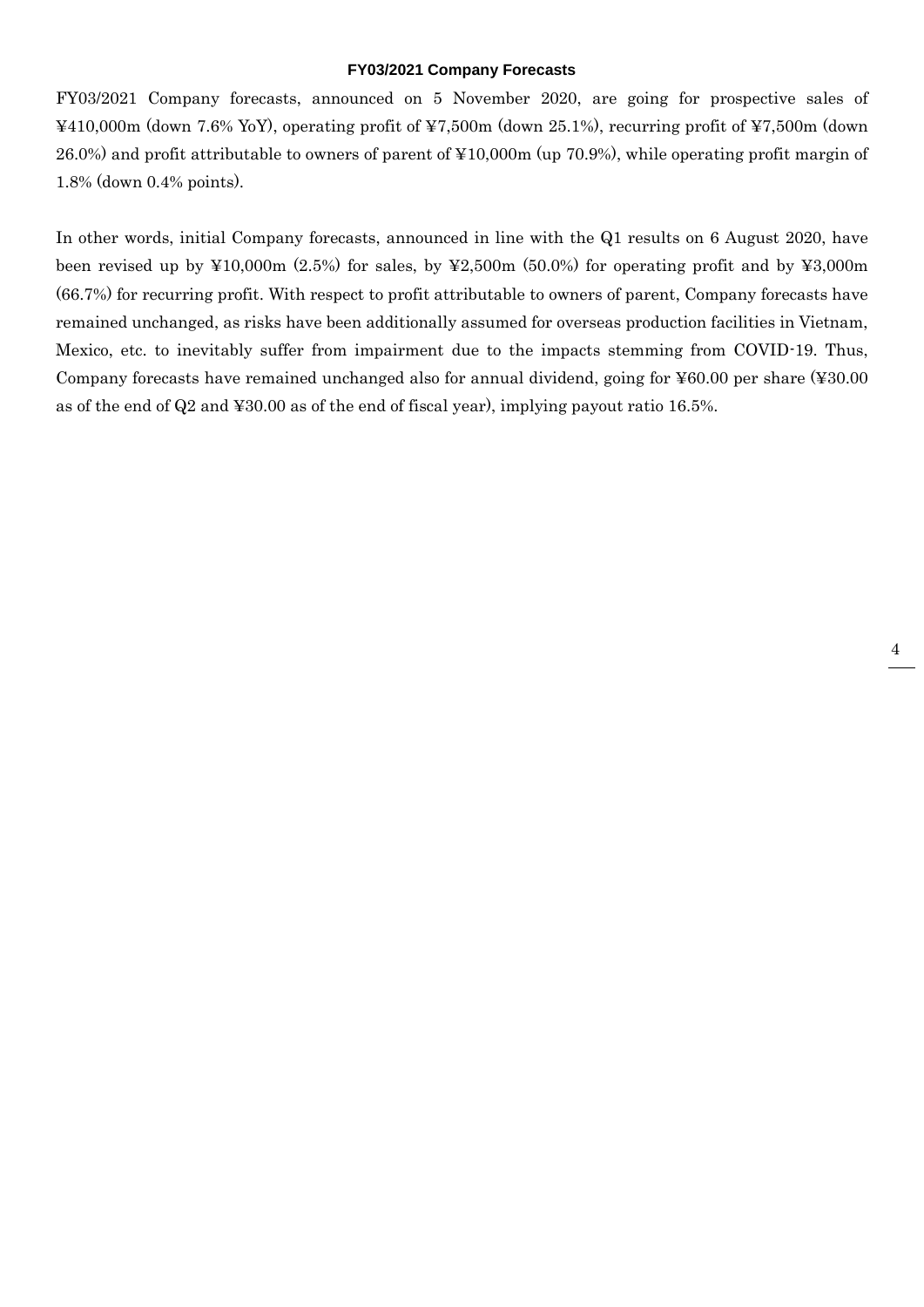## 4.0 Financial Statements

## **Income Statement (Cumulative**/**Quarterly)**

| <b>Income Statement</b>                        | <b>Cons.Act</b> | <b>Cons.Act</b> | <b>Cons.Act</b> | <b>Cons.Act</b> | <b>Cons.Act</b> | <b>Cons.Act</b> | <b>Cons.Act</b> | <b>Cons.Act</b> |           |
|------------------------------------------------|-----------------|-----------------|-----------------|-----------------|-----------------|-----------------|-----------------|-----------------|-----------|
|                                                | Q <sub>1</sub>  | Q1 to Q2        | Q1 to Q3        | Q1 to Q4        | Q1              | Q1 to Q2        | Q1 to Q3        | Q1 to Q4        | YoY       |
| (Million Yen)                                  | 03/2020         | 03/2020         | 03/2020         | 03/2020         | 03/2021         | 03/2021         | 03/2021         | 03/2021         | Net Chg.  |
| Sales                                          | 109,564         | 230,630         | 338,801         | 443,615         | 84,130          | 188,859         |                 |                 | (41, 771) |
| Cost of Sales                                  | 98,501          | 206,859         | 303,555         | 396,598         | 74,132          | 167,218         |                 |                 | (39, 641) |
| <b>Gross Profit</b>                            | 11,062          | 23,771          | 35,245          | 47,016          | 9,997           | 21,641          |                 |                 | (2, 130)  |
| <b>SG&amp;A Expenses</b>                       | 9,212           | 18,531          | 27,513          | 37,001          | 8,341           | 17,206          |                 |                 | (1, 325)  |
| <b>Operating Profit</b>                        | 1,850           | 5,239           | 7,732           | 10,014          | 1,656           | 4,434           |                 |                 | (805)     |
| Non Operating Balance                          | 195             | 307             | 243             | 123             | (123)           | (96)            |                 |                 | (403)     |
| <b>Recurring Profit</b>                        | 2,045           | 5,546           | 7,975           | 10,137          | 1,533           | 4,338           |                 |                 | (1, 208)  |
| <b>Extraordinary Balance</b>                   | (246)           | (244)           | (388)           | (851)           | 7,577           | 7,788           |                 |                 | $+8,032$  |
| Profit before Income Taxes                     | 1,799           | 5,302           | 7,587           | 9,286           | 9,110           | 12,126          |                 |                 | $+6,824$  |
| <b>Total Income Taxes</b>                      | 368             | 1,453           | 2,255           | 2,992           | 470             | 1,424           |                 |                 | (29)      |
| NP Belonging to Non-Controlling SHs            | 80              | 346             | 407             | 441             | (2)             | (70)            |                 |                 | (416)     |
| <b>Profit Attributable to Owners of Parent</b> | 1,350           | 3,502           | 4,924           | 5,852           | 8,643           | 10,772          |                 |                 | $+7,270$  |
| Sales YoY                                      | $+97.4%$        | +99.9%          | $+95.0%$        | $+51.5%$        | (23.2%)         | $(18.1\%)$      |                 |                 |           |
| <b>Operating Profit YoY</b>                    | $+24.2%$        | +38.9%          | $+34.5%$        | $+32.3%$        | $(10.5\%)$      | $(15.4\%)$      |                 |                 |           |
| Recurring Profit YoY                           | $+21.8%$        | +37.0%          | $+32.9%$        | $+29.0%$        | $(25.0\%)$      | (21.8%)         |                 |                 |           |
| Profit Attributable to Owners of Parent YoY    | $+17.6%$        | $+27.4%$        | $+1.0%$         | $(27.0\%)$      | +540.0%         | +207.5%         |                 |                 |           |
| Gross Profit Margin                            | 10.1%           | 10.3%           | 10.4%           | 10.6%           | 11.9%           | 11.5%           |                 |                 | $+1.2%$   |
| Sales to SG&A Expenses Ratio                   | 8.4%            | 8.0%            | 8.1%            | 8.3%            | 9.9%            | 9.1%            |                 |                 | $+1.1%$   |
| <b>Operating Profit Margin</b>                 | 1.7%            | 2.3%            | 2.3%            | 2.3%            | 2.0%            | 2.3%            |                 |                 | $+0.1%$   |
| Recurring Profit Margin                        | 1.9%            | 2.4%            | 2.4%            | 2.3%            | 1.8%            | 2.3%            |                 |                 | $(0.1\%)$ |
| Profit Attributable to Owners of Parent Margin | 1.2%            | 1.5%            | 1.5%            | 1.3%            | 10.3%           | 5.7%            |                 |                 | $+4.2%$   |
| Total Income Taxes∕Profit before Income Taxes  | 20.5%           | 27.4%           | 29.7%           | 32.2%           | 5.2%            | 11.7%           |                 |                 | (15.7%)   |
|                                                |                 |                 |                 |                 |                 |                 |                 |                 |           |
| <b>Income Statement</b>                        | <b>Cons.Act</b> | <b>Cons.Act</b> | <b>Cons.Act</b> | <b>Cons.Act</b> | <b>Cons.Act</b> | <b>Cons.Act</b> | <b>Cons.Act</b> | <b>Cons.Act</b> |           |
|                                                | Q <sub>1</sub>  | Q2              | Q3              | Q4              | Q1              | Q <sub>2</sub>  | Q <sub>3</sub>  | Q4              | YoY       |
| (Million Yen)                                  | 03/2020         | 03/2020         | 03/2020         | 03/2020         | 03/2021         | 03/2021         | 03/2021         | 03/2021         | Net Chg.  |
| <b>Sales</b>                                   | 109,564         | 121,066         | 108,171         | 104,814         | 84,130          | 104,729         |                 |                 | (16, 337) |
| Cost of Sales                                  | 98,501          | 108,358         | 96,696          | 93,043          | 74,132          | 93,086          |                 |                 | (15, 272) |
| <b>Gross Profit</b>                            | 11,062          | 12,709          | 11,474          | 11,771          | 9,997           | 11,644          |                 |                 | (1,065)   |
| SG&A Expenses                                  | 9,212           | 9,319           | 8,982           | 9,488           | 8,341           | 8,865           |                 |                 | (454)     |
| <b>Operating Profit</b>                        | 1,850           | 3,389           | 2,493           | 2,282           | 1,656           | 2,778           |                 |                 | (611)     |
| Non Operating Balance                          | 195             | 112             | (64)            | (120)           | (123)           | 27              |                 |                 | (85)      |
| <b>Recurring Profit</b>                        | 2,045           | 3,501           | 2,429           | 2,162           | 1,533           | 2,805           |                 |                 | (696)     |
| <b>Extraordinary Balance</b>                   | (246)           | 2               | (144)           | (463)           | 7,577           | 211             |                 |                 | $+209$    |
| Profit before Income Taxes                     | 1,799           | 3,503           | 2,285           | 1,699           | 9,110           | 3,016           |                 |                 | (487)     |
| <b>Total Income Taxes</b>                      | 368             | 1,085           | 802             | 737             | 470             | 954             |                 |                 | (131)     |
| NP Belonging to Non-Controlling SHs            | 80              | 266             | 61              | 34              | (2)             | (68)            |                 |                 | (334)     |
| <b>Profit Attributable to Owners of Parent</b> | 1,350           | 2,152           | 1,422           | 928             | 8,643           | 2,129           |                 |                 | (23)      |
| Sales YoY                                      | $+97.4%$        | $+102.1%$       | $+85.2%$        | (11.9%)         | (23.2%)         | (13.5%)         |                 |                 |           |
| <b>Operating Profit YoY</b>                    | $+24.2%$        | +48.4%          | $+26.2%$        | $+25.2%$        | $(10.5\%)$      | $(18.0\%)$      |                 |                 |           |
| Recurring Profit YoY                           | +21.8%          | +47.7%          | $+24.5%$        | $+16.3%$        | $(25.0\%)$      | $(19.9\%)$      |                 |                 |           |
| Profit Attributable to Owners of Parent YoY    | $+17.6%$        | $+34.3%$        | $(33.1\%)$      | $(70.4\%)$      | +540.0%         | $(1.1\%)$       |                 |                 |           |
| Gross Profit Margin                            | 10.1%           | 10.5%           | 10.6%           | 11.2%           | 11.9%           | 11.1%           |                 |                 | $+0.6%$   |
| Sales to SG&A Expenses Ratio                   | 8.4%            | 7.7%            | 8.3%            | 9.1%            | 9.9%            | 8.5%            |                 |                 | $+0.8%$   |
| <b>Operating Profit Margin</b>                 | 1.7%            | 2.8%            | 2.3%            | 2.2%            | 2.0%            | 2.7%            |                 |                 | $(0.1\%)$ |
| Recurring Profit Margin                        | 1.9%            | 2.9%            | 2.2%            | 2.1%            | 1.8%            | 2.7%            |                 |                 | $(0.2\%)$ |
| Profit Attributable to Owners of Parent Margin | 1.2%            | 1.8%            | 1.3%            | 0.9%            | 10.3%           | 2.0%            |                 |                 | $+0.3%$   |

Source: Company Data, WRJ Calculation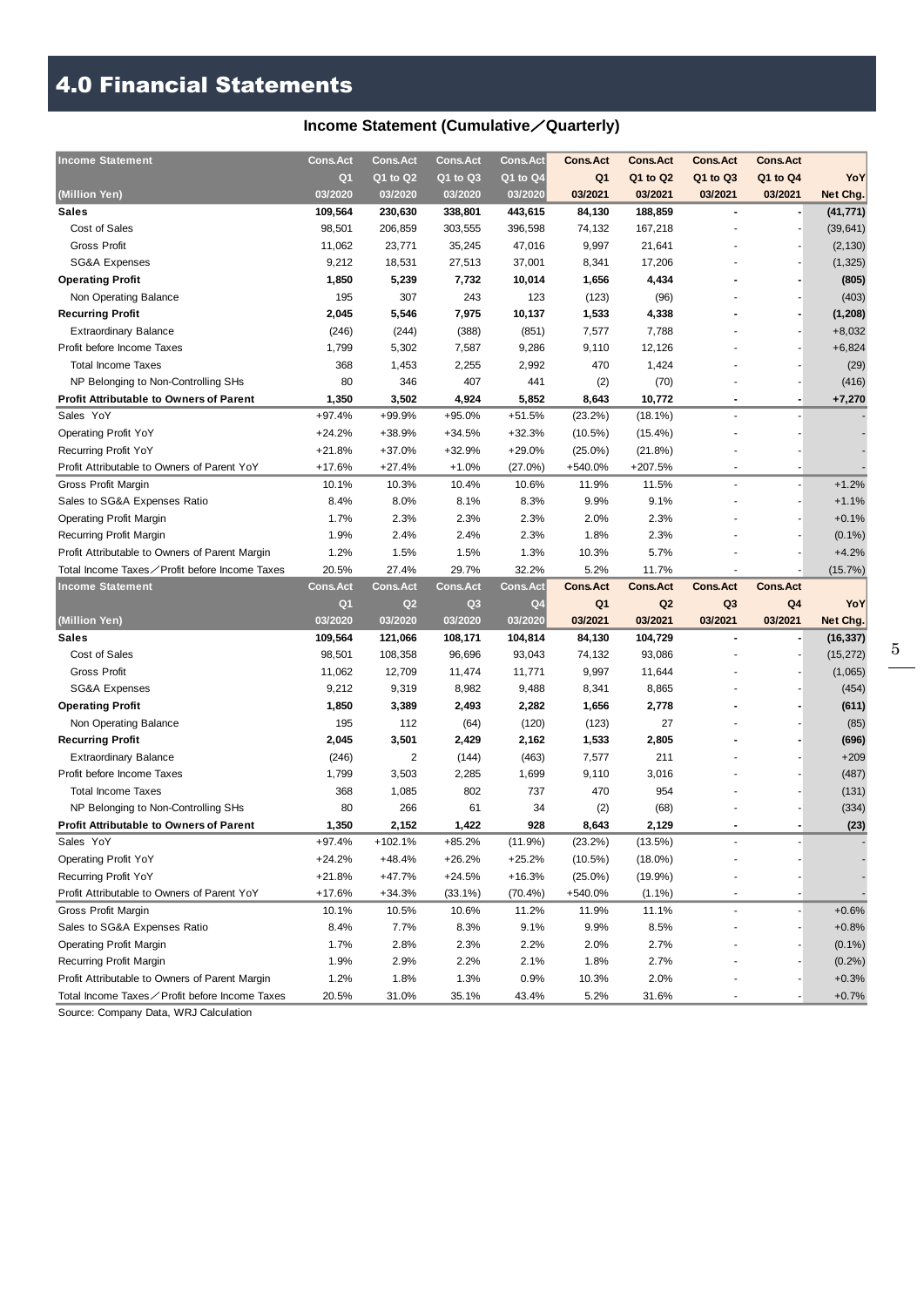### **Segmented Information (Cumulative**/**Quarterly)**

| <b>Segmented Information</b>          | <b>Cons.Act</b> | <b>Cons.Act</b> | <b>Cons.Act</b> | <b>Cons.Act</b> | <b>Cons.Act</b> | <b>Cons.Act</b> | <b>Cons.Act</b> | <b>Cons.Act</b> |           |
|---------------------------------------|-----------------|-----------------|-----------------|-----------------|-----------------|-----------------|-----------------|-----------------|-----------|
|                                       | Q <sub>1</sub>  | Q1 to Q2        | Q1 to Q3        | Q1 to Q4        | Q <sub>1</sub>  | Q1 to Q2        | Q1 to Q3        | Q1 to Q4        | YoY       |
| (Million Yen)                         | 03/2020         | 03/2020         | 03/2020         | 03/2020         | 03/2021         | 03/2021         | 03/2021         | 03/2021         | Net Chg.  |
| <b>Electronic Components Business</b> | 94,587          | 199,818         | 293,527         | 377,587         | 68,196          | 156,887         |                 |                 | (42, 931) |
| Information Equipment Business        | 10,126          | 19,968          | 29,789          | 43,466          | 12,537          | 23,192          |                 |                 | $+3,224$  |
| <b>Software Business</b>              | 437             | 1,332           | 1,788           | 2,778           | 491             | 1,274           |                 |                 | (58)      |
| <b>Other Business</b>                 | 4,412           | 9,510           | 13,696          | 19,781          | 2,904           | 7,505           |                 |                 | (2,005)   |
| <b>Sales</b>                          | 109,564         | 230,630         | 338,801         | 443,615         | 84,128          | 188,859         |                 |                 | (41, 771) |
| <b>Electronic Components Business</b> | 1,621           | 4,238           | 6,418           | 7,503           | 1,185           | 3,083           |                 |                 | (1, 155)  |
| <b>Information Equipment Business</b> | 188             | 618             | 854             | 1,707           | 583             | 1,160           |                 |                 | $+542$    |
| <b>Software Business</b>              | (61)            | 46              | 9               | 236             | (44)            | 86              |                 |                 | $+40$     |
| <b>Other Business</b>                 | 72              | 259             | 364             | 452             | (101)           | 36              |                 |                 | (223)     |
| <b>Segment Profit</b>                 | 1,820           | 5,163           | 7,647           | 9,900           | 1,623           | 4,366           |                 |                 | (797)     |
| Elimination                           | 30              | 76              | 84              | 114             | 33              | 68              |                 |                 | (8)       |
| <b>Operating Profit</b>               | 1,850           | 5,239           | 7,732           | 10,014          | 1,656           | 4,434           |                 |                 | (805)     |
| <b>Electronic Components Business</b> | 1.7%            | 2.1%            | 2.2%            | 2.0%            | 1.7%            | 2.0%            |                 |                 | (0.2%)    |
| <b>Information Equipment Business</b> | 1.9%            | 3.1%            | 2.9%            | 3.9%            | 4.7%            | 5.0%            |                 |                 | $+1.9%$   |
| <b>Software Business</b>              | $(14.0\%)$      | 3.5%            | 0.5%            | 8.5%            | $(9.0\%)$       | 6.8%            |                 |                 | $+3.3%$   |
| <b>Other Business</b>                 | 1.6%            | 2.7%            | 2.7%            | 2.3%            | (3.5%)          | 0.5%            |                 |                 | (2.2%)    |
| <b>Segment Profit Margin</b>          | 1.7%            | 2.2%            | 2.3%            | 2.2%            | 1.9%            | 2.3%            |                 |                 | $+0.1%$   |
| Elimination                           | 0.0%            | 0.0%            | 0.0%            | 0.0%            | 0.0%            | 0.0%            |                 |                 | $+0.0%$   |
| <b>Operating Profit Margin</b>        | 1.7%            | 2.3%            | 2.3%            | 2.3%            | 2.0%            | 2.3%            |                 |                 | $+0.1%$   |
| <b>Segmented Information</b>          | <b>Cons.Act</b> | <b>Cons.Act</b> | <b>Cons.Act</b> | <b>Cons.Act</b> | <b>Cons.Act</b> | <b>Cons.Act</b> | <b>Cons.Act</b> | <b>Cons.Act</b> |           |
|                                       | Q <sub>1</sub>  | Q <sub>2</sub>  | Q <sub>3</sub>  | Q <sub>4</sub>  | Q <sub>1</sub>  | Q2              | Q <sub>3</sub>  | Q4              | YoY       |
| (Million Yen)                         | 03/2020         | 03/2020         | 03/2020         | 03/2020         | 03/2021         | 03/2021         | 03/2021         | 03/2021         | Net Chg.  |
| <b>Electronic Components Business</b> | 94,587          | 105,231         | 93,709          | 84,060          | 68,196          | 88,691          |                 |                 | (16, 540) |
| <b>Information Equipment Business</b> | 10,126          | 9,842           | 9,821           | 13,677          | 12,537          | 10,655          |                 |                 | $+813$    |
| Software Business                     | 437             | 895             | 456             | 990             | 491             | 783             |                 |                 | (112)     |
| <b>Other Business</b>                 | 4,412           | 5,098           | 4,186           | 6,085           | 2,904           | 4,601           |                 |                 | (497)     |
| <b>Sales</b>                          | 109,564         | 121,066         | 108,171         | 104,814         | 84,128          | 104,731         | $\overline{a}$  | $\blacksquare$  | (16, 335) |
| <b>Electronic Components Business</b> | 1,621           | 2,617           | 2,180           | 1,085           | 1,185           | 1,898           |                 |                 | (719)     |
| Information Equipment Business        | 188             | 430             | 236             | 853             | 583             | 577             |                 |                 | $+147$    |
| <b>Software Business</b>              | (61)            | 107             | (37)            | 227             | (44)            | 130             |                 |                 | $+23$     |
| <b>Other Business</b>                 | 72              | 187             | 105             | 88              | (101)           | 137             |                 |                 | (50)      |
| <b>Segment Profit</b>                 |                 |                 |                 |                 |                 |                 |                 |                 |           |
| Elimination                           | 1,820           | 3,343           | 2,484           | 2,253           | 1,623           | 2,743           |                 |                 | (600)     |
|                                       | 30              | 46              | 8               | 30              | 33              | 35              |                 |                 | (11)      |
| <b>Operating Profit</b>               | 1,850           | 3,389           | 2,493           | 2,282           | 1,656           | 2,778           |                 |                 | (611)     |
| <b>Electronic Components Business</b> | 1.7%            | 2.5%            | 2.3%            | 1.3%            | 1.7%            | 2.1%            | ä,              |                 | $(0.3\%)$ |
| Information Equipment Business        | 1.9%            | 4.4%            | 2.4%            | 6.2%            | 4.7%            | 5.4%            |                 |                 | $+1.0%$   |
| <b>Software Business</b>              | $(14.0\%)$      | 12.0%           | $(8.1\%)$       | 22.9%           | $(9.0\%)$       | 16.6%           |                 |                 | $+4.6%$   |
| <b>Other Business</b>                 | 1.6%            | 3.7%            | 2.5%            | 1.4%            | (3.5%)          | 3.0%            |                 |                 | (0.7%     |
| <b>Segment Profit Margin</b>          | 1.7%            | 2.8%            | 2.3%            | 2.1%            | 1.9%            | 2.6%            |                 |                 | $(0.1\%)$ |
| Elimination                           | 0.0%            | 0.0%            | 0.0%            | 0.0%            | 0.0%            | 0.0%            |                 |                 | $(0.0\%)$ |

Source: Company Data, WRJ Calculation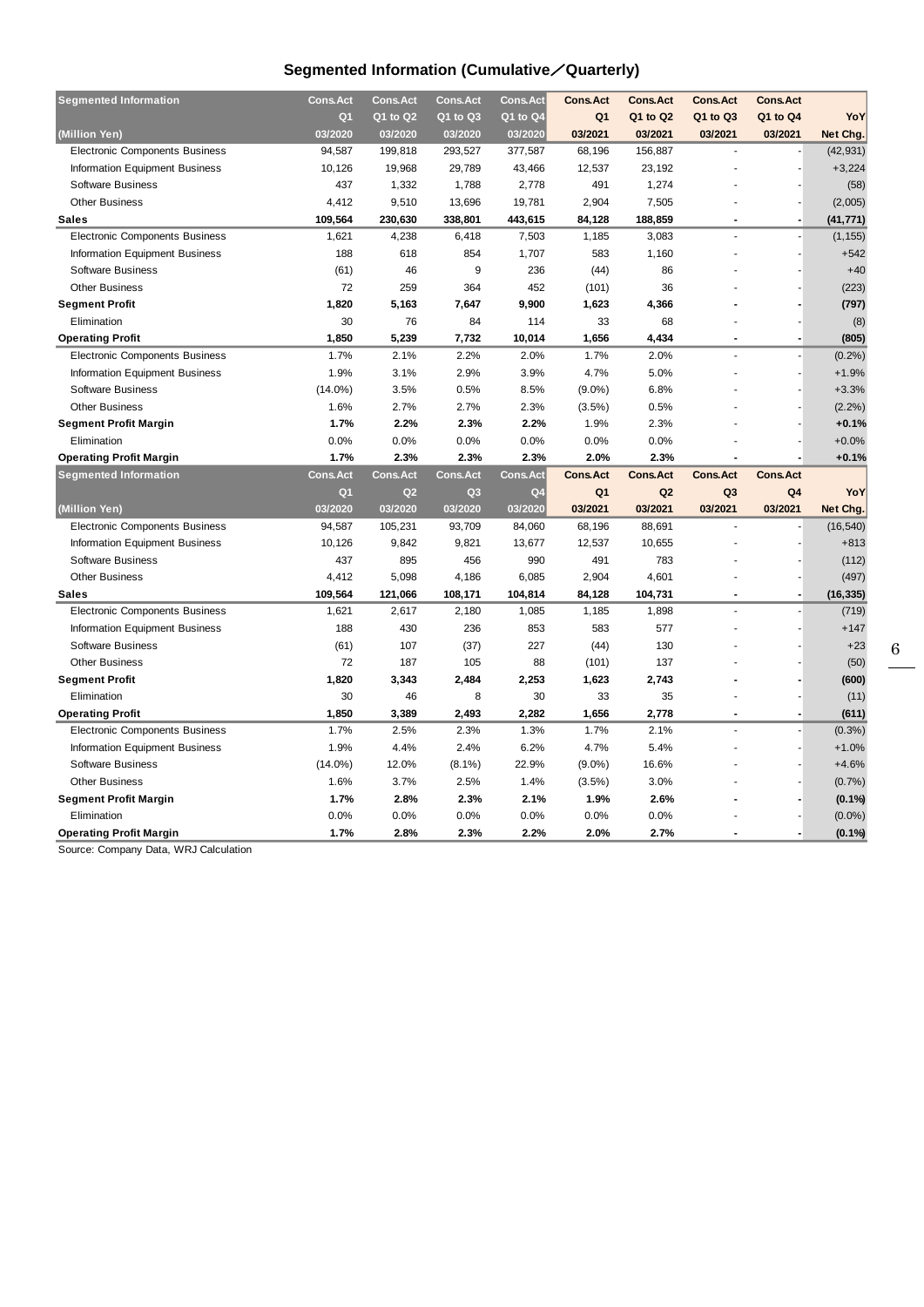#### **Balance Sheet (Quarterly)**

| <b>Balance Sheet</b>                      | <b>Cons.Act</b> | <b>Cons.Act</b> | <b>Cons.Act</b> | <b>Cons.Act</b> | <b>Cons.Act</b> | <b>Cons.Act</b> | <b>Cons.Act</b> | <b>Cons.Act</b> |            |
|-------------------------------------------|-----------------|-----------------|-----------------|-----------------|-----------------|-----------------|-----------------|-----------------|------------|
|                                           | Q <sub>1</sub>  | Q <sub>2</sub>  | Q <sub>3</sub>  | Q <sub>4</sub>  | Q <sub>1</sub>  | Q2              | Q <sub>3</sub>  | Q <sub>4</sub>  | <b>YoY</b> |
| (Million Yen)                             | 03/2020         | 03/2020         | 03/2020         | 03/2020         | 03/2021         | 03/2021         | 03/2021         | 03/2021         | Net Chg.   |
| Cash & Deposit                            | 32,668          | 42,931          | 42,084          | 43,384          | 36,404          | 35,554          |                 |                 | (7, 377)   |
| <b>Accounts Receivables</b>               | 93,234          | 97,509          | 92,423          | 91,371          | 84,590          | 91,863          |                 |                 | (5,646)    |
| Inventory                                 | 43,923          | 34,792          | 33,307          | 31,906          | 47,816          | 37,728          |                 |                 | $+2,936$   |
| Other                                     | 6,824           | 6,901           | 7,042           | 7,670           | 9,355           | 7,231           |                 |                 | $+330$     |
| <b>Current Assets</b>                     | 176,649         | 182,133         | 174,856         | 174,331         | 178,165         | 172,376         |                 |                 | (9, 757)   |
| <b>Tangible Assets</b>                    | 16,599          | 17,020          | 18,496          | 17,974          | 18,494          | 18,915          |                 |                 | $+1,895$   |
| Intangible Assets                         | 2,167           | 1,957           | 2,072           | 2,256           | 2,326           | 2,660           |                 |                 | $+703$     |
| Investments & Other Assets                | 13,856          | 13,364          | 14,578          | 13,075          | 15,112          | 15,957          |                 |                 | $+2,593$   |
| <b>Fixed Assets</b>                       | 32,623          | 32,341          | 35,147          | 33,306          | 35,932          | 37,532          |                 |                 | $+5,191$   |
| <b>Total Assets</b>                       | 209,272         | 214,475         | 210,004         | 207,638         | 214,097         | 209,908         |                 |                 | (4, 567)   |
| Accounts Payables                         | 71,685          | 74,696          | 72,038          | 70,188          | 61,852          | 54,605          |                 |                 | (20,091)   |
| Short Term Debt                           | 33,690          | 31,710          | 7,691           | 6,540           | 15,081          | 17,041          |                 |                 | (14, 669)  |
| Other                                     | 11,792          | 14,220          | 14,523          | 16,927          | 14,813          | 13,985          |                 |                 | (235)      |
| <b>Current Liabilities</b>                | 117,167         | 120,626         | 94,252          | 93,655          | 91,746          | 85,631          |                 |                 | (34, 995)  |
| Long Term Debt                            | 1,692           | 1,372           | 21,054          | 20,833          | 20,512          | 20,179          |                 |                 | $+18,807$  |
| Other                                     | 6,940           | 7,010           | 7,436           | 6,899           | 7,494           | 7,935           |                 |                 | $+925$     |
| <b>Fixed Liabilities</b>                  | 8,632           | 8,382           | 28,490          | 27,732          | 28,006          | 28,114          |                 |                 | $+19,732$  |
| <b>Total Liabilities</b>                  | 125,800         | 129,008         | 122,742         | 121,388         | 119,753         | 113,745         |                 |                 | (15, 263)  |
| <b>Shareholders' Equity</b>               | 75,387          | 77,539          | 78,138          | 79,097          | 86,642          | 88,770          |                 |                 | $+11,231$  |
| Other                                     | 8,085           | 7,927           | 9,123           | 7,153           | 7,702           | 7,393           |                 |                 | (534)      |
| <b>Net Assets</b>                         | 83,472          | 85,466          | 87,261          | 86,250          | 94,344          | 96,163          |                 |                 | $+10,697$  |
| <b>Total Liabilities &amp; Net Assets</b> | 209,272         | 214,475         | 210,004         | 207,638         | 214,097         | 209,908         |                 |                 | (4, 567)   |
| <b>Equity Capital</b>                     | 75,837          | 77,617          | 79,254          | 78,284          | 86,385          | 88,271          | ٠               |                 | $+10,654$  |
| <b>Interest Bearing Debt</b>              | 35,382          | 33,082          | 28,745          | 27,373          | 35,593          | 37,220          |                 |                 | $+4,138$   |
| Net Debt                                  | 2,714           | (9, 849)        | (13, 339)       | (16, 011)       | (811)           | 1,666           |                 |                 | $+11,515$  |
| <b>Equity Ratio</b>                       | 36.2%           | 36.2%           | 37.7%           | 37.7%           | 40.3%           | 42.1%           |                 |                 |            |
| Net Debt Equity Ratio                     | 3.6%            | (12.7%)         | $(16.8\%)$      | (20.5%)         | (0.9%           | 1.9%            |                 |                 |            |
| ROE (12 months)                           | 11.2%           | 11.6%           | 10.6%           | 7.6%            | 16.2%           | 15.8%           |                 |                 |            |
| ROA (12 months)                           | 4.8%            | 5.4%            | 5.4%            | 4.8%            | 4.5%            | 4.2%            |                 |                 |            |
| Days for Inventory Turnover               | 41              | 29              | 31              | 31              | 59              | 37              |                 |                 |            |
| Quick Ratio                               | 107%            | 116%            | 143%            | 144%            | 132%            | 149%            |                 |                 |            |
| <b>Current Ratio</b>                      | 151%            | 151%            | 186%            | 186%            | 194%            | 201%            |                 |                 |            |

Source: Company Data, WRJ Calculation

### **Cash Flow Statement (Cumulative**/**Quarterly)**

| <b>Cons.Act</b> | <b>Cons.Act</b> | <b>Cons.Act</b> | <b>Cons.Act</b> | <b>Cons.Act</b> | <b>Cons.Act</b> | <b>Cons.Act</b>          | <b>Cons.Act</b>          |           |
|-----------------|-----------------|-----------------|-----------------|-----------------|-----------------|--------------------------|--------------------------|-----------|
| Q <sub>1</sub>  | Q1 to Q2        | Q1 to Q3        | Q1 to Q4        | Q <sub>1</sub>  | Q1 to Q2        | Q1 to Q3                 | Q1 to Q4                 | YoY       |
| 03/2020         | 03/2020         | 03/2020         | 03/2020         | 03/2021         | 03/2021         | 03/2021                  | 03/2021                  | Net Chg.  |
|                 | 12.242          | ۰               | 22.406          | ۰               | (7,017)         |                          | $\overline{\phantom{a}}$ | (19, 259) |
|                 | (1,899)         | ۰               | (3,651)         | ۰               | (2,996)         | $\overline{\phantom{a}}$ |                          | (1,097)   |
|                 | 10.343          | $\blacksquare$  | 18.755          | $\blacksquare$  | (10, 013)       |                          |                          | (20, 356) |
|                 | (746)           | ۰               | (7,544)         | -               | (855)           |                          |                          | (109)     |
|                 |                 |                 |                 |                 |                 |                          |                          |           |

Source: Company Data, WRJ Calculation